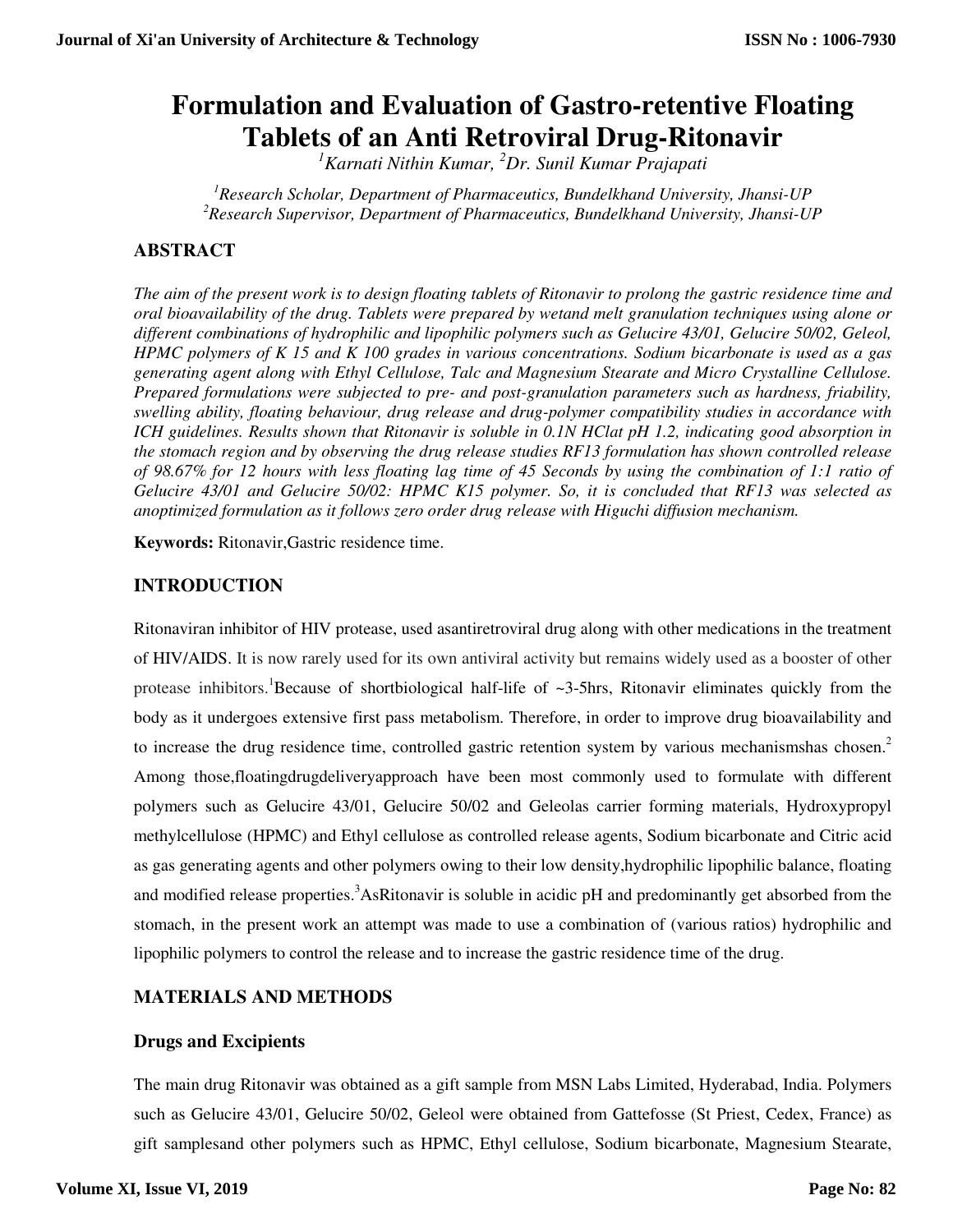Talc were purchased from S D Fine Chemicals Limited, Mumbai, India. And all the other reagents used were of analytical grade.

# **PRE-FORMULATION STUDIES<sup>4</sup>**

Identification of the drug (Ritonavir) by organoleptic evaluation, determination of melting point and solubility profile were carried out as per Indian Pharmacopoeia, 2007 and literature survey. Standard calibration curve of Ritonavir was carried out in 0.1N HCl at 256nm by using UV-Visible spectrophotometer.

### **Drug Polymer Compatibility study by FTIR**

Main purpose of FTIR study is to observe any prominent changes in the spectrum pattern of the drug due to polymers and thus to identify the drug polymer compatibility without any interactions. An IR spectrum of pure drug (Ritonavir) and optimized physical mixture of the Ritonavir with the polymers used was recorded at a range between 500-4000cm<sup>-1</sup> with a resolution of 4cm<sup>-1</sup> by using FTIR spectrophotometer.

#### **Evaluation of Flow properties**

Powder form of Ritonavir optimized mixture was evaluated for flow properties by measuring Bulk Density (Cylinder method), Tapped Density (Cylinder method), Angle of Repose (Fixed Funnel method), Compressibility by Carr's index and Hausner's ratio.

# **METHODS OF PREPARATION5-7**

### **1)Wet Granulation Method**

Required quantities of drug and polymers were weighed and blendedthoroughly. The so formed blend was then passed through 60# sieve. The powder mixture is granulated by adding binding agents and dried at ~55 $^{\circ}$ C for about one hour to getgranules. The granules so obtained were sieved through 10 # sieve and finally compressed into tablets using compression machine after adding sufficient lubricant and glidant.

### **2) Melt Granulation Method**

Mentioned quantities of drug and excipients were weighed according to the formulationchart. Respective lipoidal polymers were taken into a beaker and melted for a temperature above 2°C to their corresponding melting points. Previously prepared drug- excipient mixture was added to themolten mass with continuous agitation and allowed to solidify at4°C. The solidified mass was then passed through 60# sieve to attain uniform sizedgranules. The granules so obtained were sieved through 10 # sieve and finally compressed into tablets using compression machine after adding sufficient lubricant and glidant.

Each tablet contained 100mg of Ritonavir. Compositions of different formulations were given in the tables 1, 2 & 3 as shown below;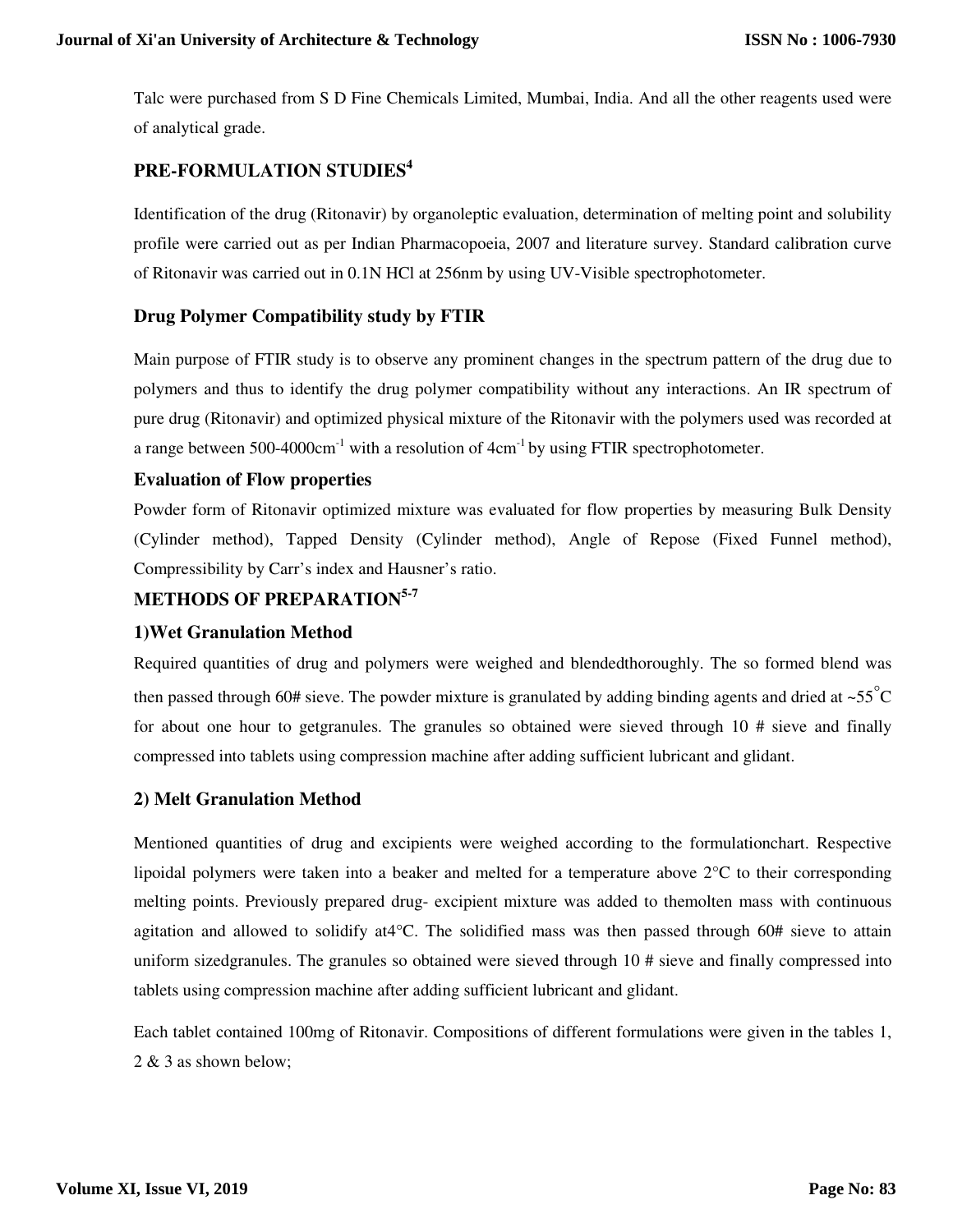# **Table: 1 Composition of Ritonavir gastroretentive floating tablets from RF1- RF128-10**

| <b>Ingredients</b><br>(mg)  | RF1-RF12 (Drug: Polymer<br>Ratio) |                 |                 |                |                 |                 |                 |                 |                 |                 |                  |                 |
|-----------------------------|-----------------------------------|-----------------|-----------------|----------------|-----------------|-----------------|-----------------|-----------------|-----------------|-----------------|------------------|-----------------|
|                             | 1:0.25                            |                 |                 |                | 1:0.5<br>1:0.75 |                 |                 |                 | 1:1             |                 |                  |                 |
|                             | RF1                               | RF2             | RF3             | RF4            | RF5             | RF <sub>6</sub> | RF7             | RF8             | RF9             | <b>RF10</b>     | <b>RF11</b>      | <b>RF12</b>     |
| Ritonavir                   | 100                               | 100             | 100             | 100            | 100             | 100             | 100             | 100             | 100             | 100             | $\overline{1}00$ | 100             |
| Gelucire 43/01              | 25                                | ---             | $---$           | 50             | $---$           | $---$           | 75              | ---             | $---$           | 100             | $---$            | $---$           |
| Gelucire 50/02              | $\overline{a}$                    | 25              | $---$           | $---$          | 50              | $---$           | $ -$            | $\overline{75}$ | $---$           | ---             | 100              | $---$           |
| Geleol pellets              | ---                               | ---             | 25              | ---            | $---$           | 50              | $ -$            | $---$           | 75              | ---             | $---$            | 100             |
| HPMC K15                    | 80                                | 80              | $\overline{80}$ | 80             | 80              | $\overline{80}$ | 80              | 80              | $\overline{80}$ | 80              | 80               | $\overline{80}$ |
| HPMC K100                   | $---$                             | ---             | $ -$            | $---$          | $---$           | $---$           | $ -$            | ---             | $ -$            | ---             | $---$            | $---$           |
| Ethyl cellulose             | 30                                | $\overline{30}$ | $\overline{30}$ | 30             | 30              | $\overline{30}$ | $\overline{30}$ | 30              | $\overline{30}$ | $\overline{30}$ | $\overline{30}$  | $\overline{30}$ |
| Sodium<br>bicarbonate       | $\overline{30}$                   | $\overline{30}$ | 30              | 30             | $\overline{30}$ | 30              | 30              | $\overline{30}$ | $\overline{30}$ | $\overline{30}$ | 30               | $\overline{30}$ |
| <b>MCC</b>                  | 88                                | 88              | 88              | 64             | 64              | 64              | 39              | 39              | 39              | 14              | 14               | 14              |
| Magnesium<br>stearate       | $\overline{3}$                    | $\overline{3}$  | $\overline{3}$  | $\overline{3}$ | $\overline{3}$  | $\overline{3}$  | $\overline{3}$  | $\overline{3}$  | $\overline{3}$  | $\overline{3}$  | $\overline{3}$   | $\overline{3}$  |
| Talc                        | $\overline{4}$                    | $\overline{4}$  | $\overline{4}$  | $\overline{4}$ | $\overline{4}$  | $\overline{4}$  | $\overline{4}$  | $\overline{4}$  | $\overline{4}$  | $\overline{4}$  | $\overline{4}$   | $\overline{4}$  |
| <b>Total Weight</b><br>(mg) | 360                               | 360             | 360             | 360            | 360             | 360             | 360             | 360             | 360             | 360             | 360              | 360             |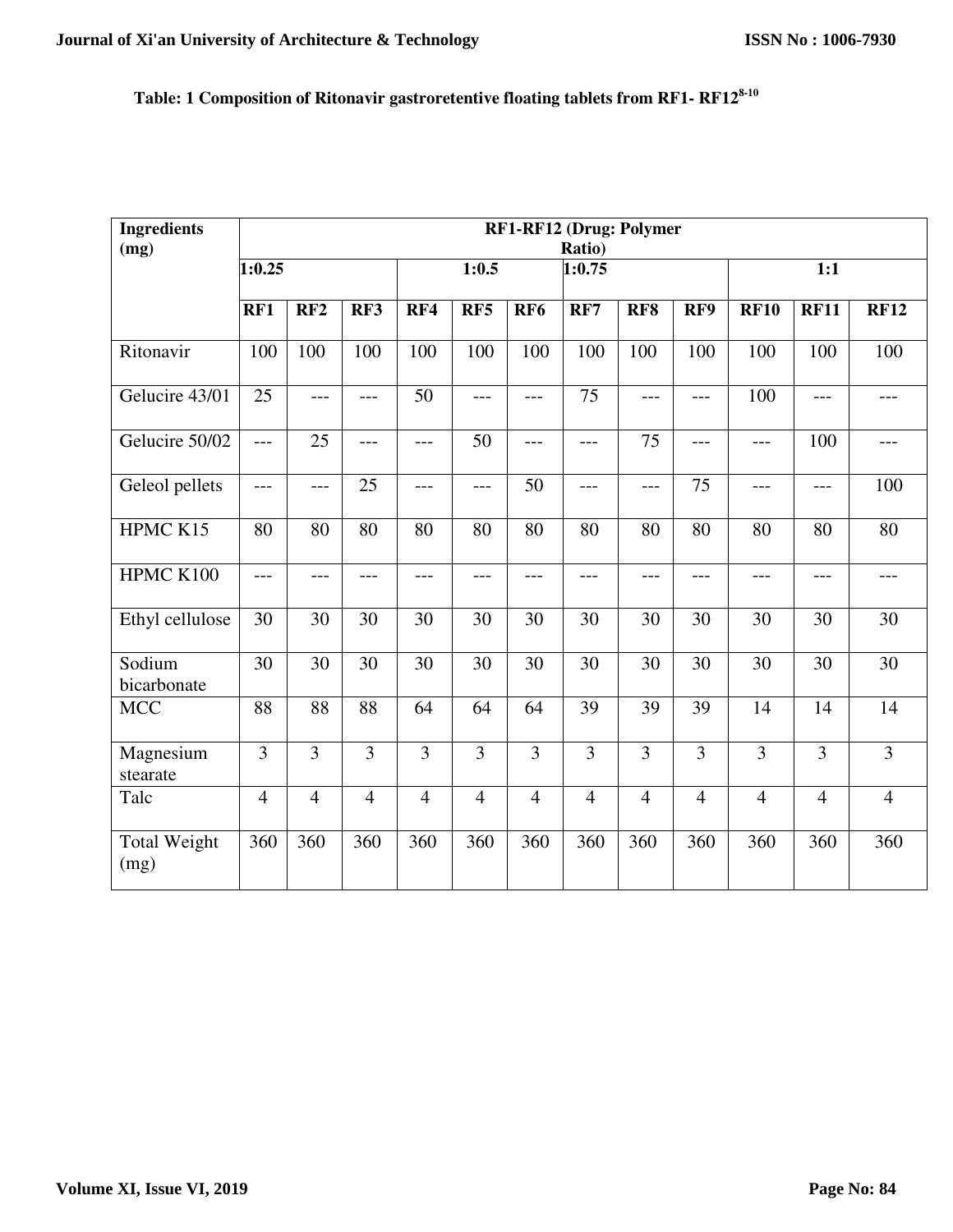$\mathsf{r}$ 

|                            | <b>RF13-RF18 Combination of different lipophilic</b> |                |                |                |                |                |  |  |  |  |
|----------------------------|------------------------------------------------------|----------------|----------------|----------------|----------------|----------------|--|--|--|--|
| <b>Ingredients</b><br>(mg) | <b>Polymers: different ratios of HPMC</b>            |                |                |                |                |                |  |  |  |  |
|                            | <b>RF13</b>                                          | <b>RF14</b>    | <b>RF15</b>    | <b>RF16</b>    | <b>RF17</b>    | <b>RF18</b>    |  |  |  |  |
| Ritonavir                  | 100                                                  | 100            | 100            | 100            | 100            | 100            |  |  |  |  |
| Gelucire 43/01             | 50                                                   | $---$          | 50             | 50             | 50             | 50             |  |  |  |  |
| Gelucire 50/02             | 50                                                   | 50             | $---$          | 50             | 50             | 50             |  |  |  |  |
| Geleol pellets             | ---                                                  | 50             | 50             | $---$          | ---            |                |  |  |  |  |
| HPMC K15                   | 80                                                   | 80             | 80             | 40             |                |                |  |  |  |  |
| HPMC K100                  | ---                                                  | ---            | ---            | $---$          | 80             | 40             |  |  |  |  |
| Ethyl cellulose            | 30                                                   | 30             | 30             | 30             | 30             | 30             |  |  |  |  |
| Sodium                     |                                                      |                |                |                |                |                |  |  |  |  |
| bicarbonate                | 30                                                   | 30             | 30             | 30             | 30             | 30             |  |  |  |  |
| <b>MCC</b>                 | 39                                                   | 39             | 39             | 79             | 39             | 79             |  |  |  |  |
| Magnesium                  |                                                      |                |                |                |                |                |  |  |  |  |
| Stearate                   | 3                                                    | $\mathfrak{Z}$ | $\mathfrak{Z}$ | 3              | 3              | 3              |  |  |  |  |
| Talc                       | $\overline{4}$                                       | $\overline{4}$ | $\overline{4}$ | $\overline{4}$ | $\overline{4}$ | $\overline{4}$ |  |  |  |  |
| Total weight<br>(mg)       | 360                                                  | 360            | 360            | 360            | 360            | 360            |  |  |  |  |

# **Table: 2 Composition of Ritonavir gastroretentive floating tablets from RF13- RF18**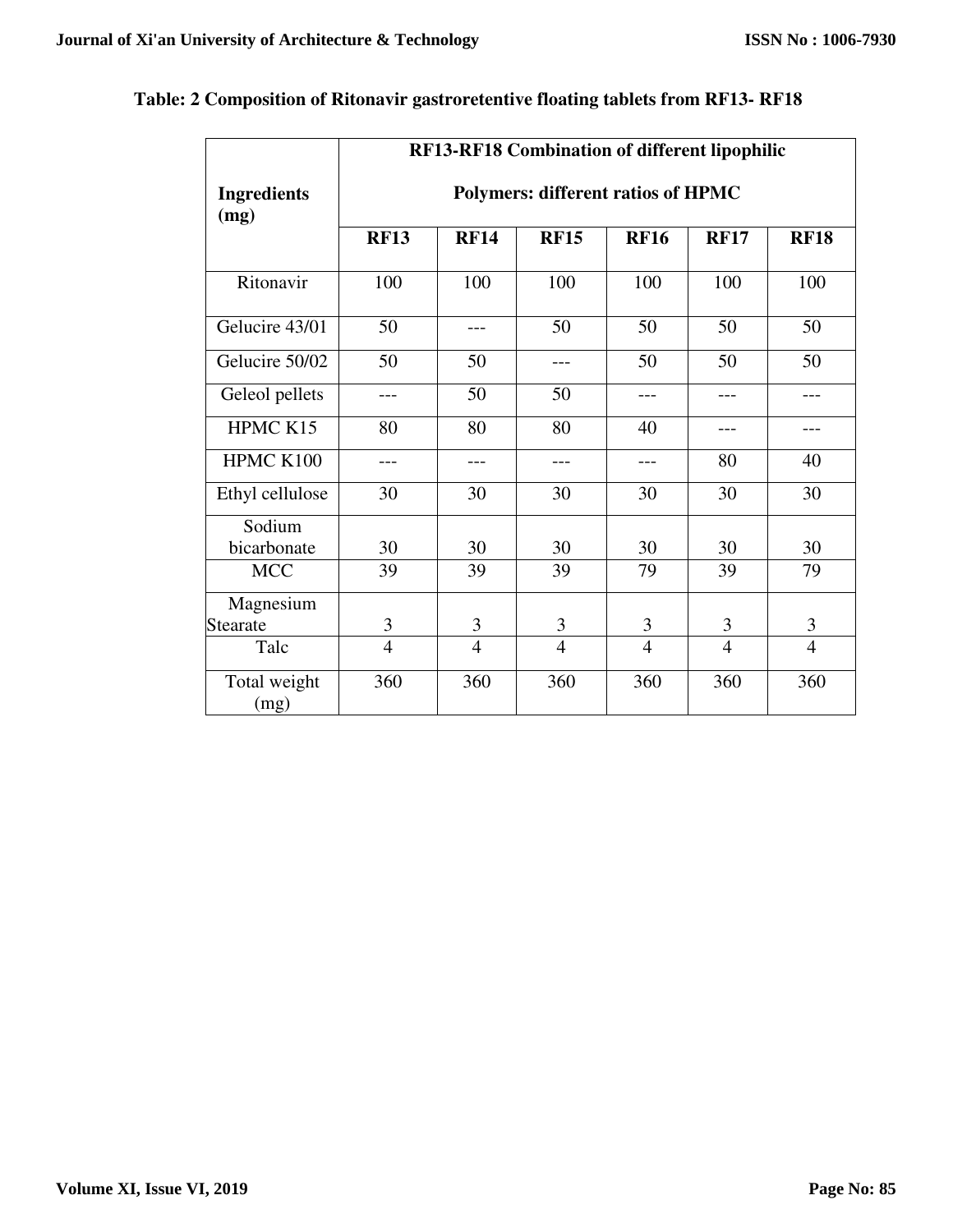### **EVALUATION OF TABLETS**

Prepared tablets of Ritonavir were evaluated for hardness using a Monsanto tablet hardness tester. Friability was determined in a friability tester for 100 revolutions at 25 rpm for 4minutes. Weight variation test was done according to the official pharmacopeial procedure with the specification limit not more than two of the individual weight deviates by 10% of average weight and none should deviate twice that percentage.

# **Estimation of DrugContent<sup>11</sup>**

The drug content in each formulation was determined in triplicates. For each batch of formulation, 20 tablets were taken, weighed and powdered finely using motor and pestle.100 mg equivalent of tablet powder was weighed and dissolved in 100 ml of pH 1.2 acetate buffer followed by stirring for 10 min and then filtered through 0.45μ membrane filter. The samples were analyzed after necessary dilutions using UV Visible Spectrophotometer.

#### *In- vitro* **Swelling studies (SI)**

To evaluate the water penetration characteristics, prepared floating tablet formulations were weighed individually(W1) and placed separately in a glass beaker containing 200 ml of 0.1 N HCl incubated at  $37 \pm 1^{\circ}$ C. At regular 1 h time interval until 12 h, the tablets were removed from beaker and the excess surface liquid was wiped carefully using the paper. The swollen tablets were then reweighed (W2) and the swelling index (SI) was calculated by the following formula.

%  $SI = (W_2 - W_1)/W_1*100$ 

# *In-vitro* **BuoyancyStudies<sup>12</sup>**

Buoyancy of a tablet is determined by its floatinglagtime.Preparedformulationswereplacedina 100 ml glass beaker containing 0.1 N HCl and the time required for each tablet to raise to the surface and float is determined and it is considered as floating lag time and also the total time duration by which a dosage form remain buoyant is determined, it is considered as total floating time.

#### *In-vitro* **DissolutionStudies**

*In- vitro* Drug Release Studies of prepared gastro-retentive formulations was carried out using USP type II Dissolution apparatus (paddle type).Conditionsappliedforthedissolutionstudieswere:900mlof0.1 N HCl (pH 1.2) as media for dissolution, temperature maintained at  $37 \pm 0.5$  °C with rotation speed of 50 rpm. 5 ml Aliquot of samples were withdrawn at specific different time intervals and filtered through Millipore 0.45 μ filter. The volume of dissolution fluid is adjusted to 900 ml by replacing 5 ml of dissolution medium after each sampling. Samples were diluted as per need, analyzed for absorbance and cumulative percentage of the drug release was calculated. The mean of cumulative % of the drug released from 6 tablets from different batch of formulations were used for analysis ofdata.

# **Kinetic modeling of Drug ReleaseProfiles<sup>13</sup>**

To analyze and evaluate the drug release mechanism from the dosage form, the obtained dissolution data of optimized batches was fitted to various kinetic models like zero- order, first-order, Higuchi and Korsmeyer-Peppas equation to ascertain the kinetic modeling of drug release.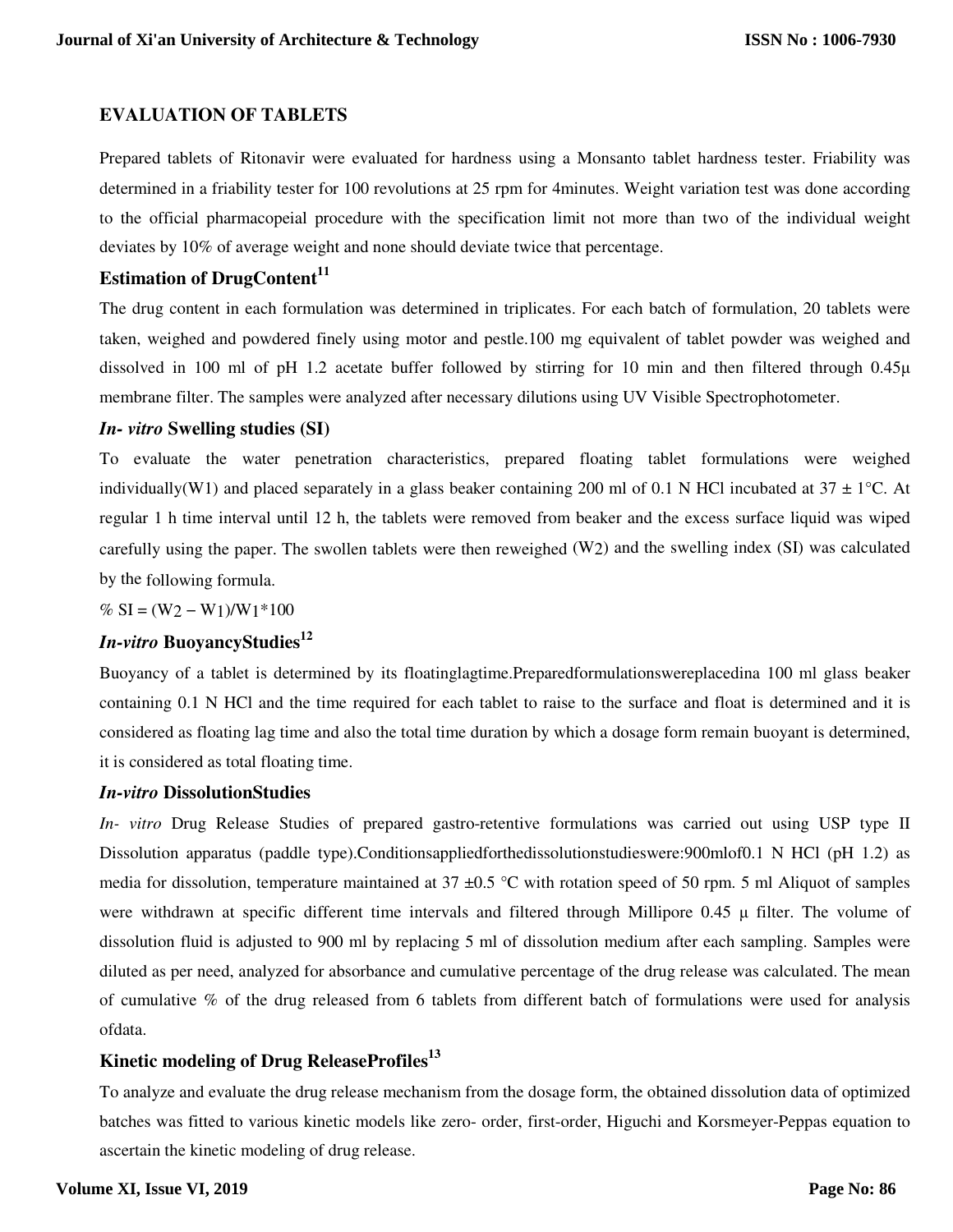#### **RESULTS AND DISCUSSION**

## **Figure: 1Calibration Curve ofRitonavir**

Ritonavir solution in 0.1NHCl was scanned at 200-400nm by using UV- Visible Spectrophotometer. It was found that maximum wavelength of Ritonavir is 256nm in 0.1NHCl.



A linear relationship was established between the Concentration on X-axis vs Absorbance on Y-axis with R² of 0.998.

|  |  |  |  |  | Table: 3Absorbance of Ritonavir at Maximum wavelength |  |  |  |  |  |
|--|--|--|--|--|-------------------------------------------------------|--|--|--|--|--|
|--|--|--|--|--|-------------------------------------------------------|--|--|--|--|--|

| <b>Concentration</b> | <b>Absorbance</b><br>$(\lambda max)$ |
|----------------------|--------------------------------------|
| $(\mu g/ml)$         | 256nm                                |
|                      |                                      |
| 5                    | $0.159 \pm 0.02$                     |
| 10                   | $0.301 \pm 0.05$                     |
| 15                   | $0.442 \pm 0.04$                     |
| 20                   | $0.623 \pm 0.01$                     |
| 25                   | $0.745 \pm 0.09$                     |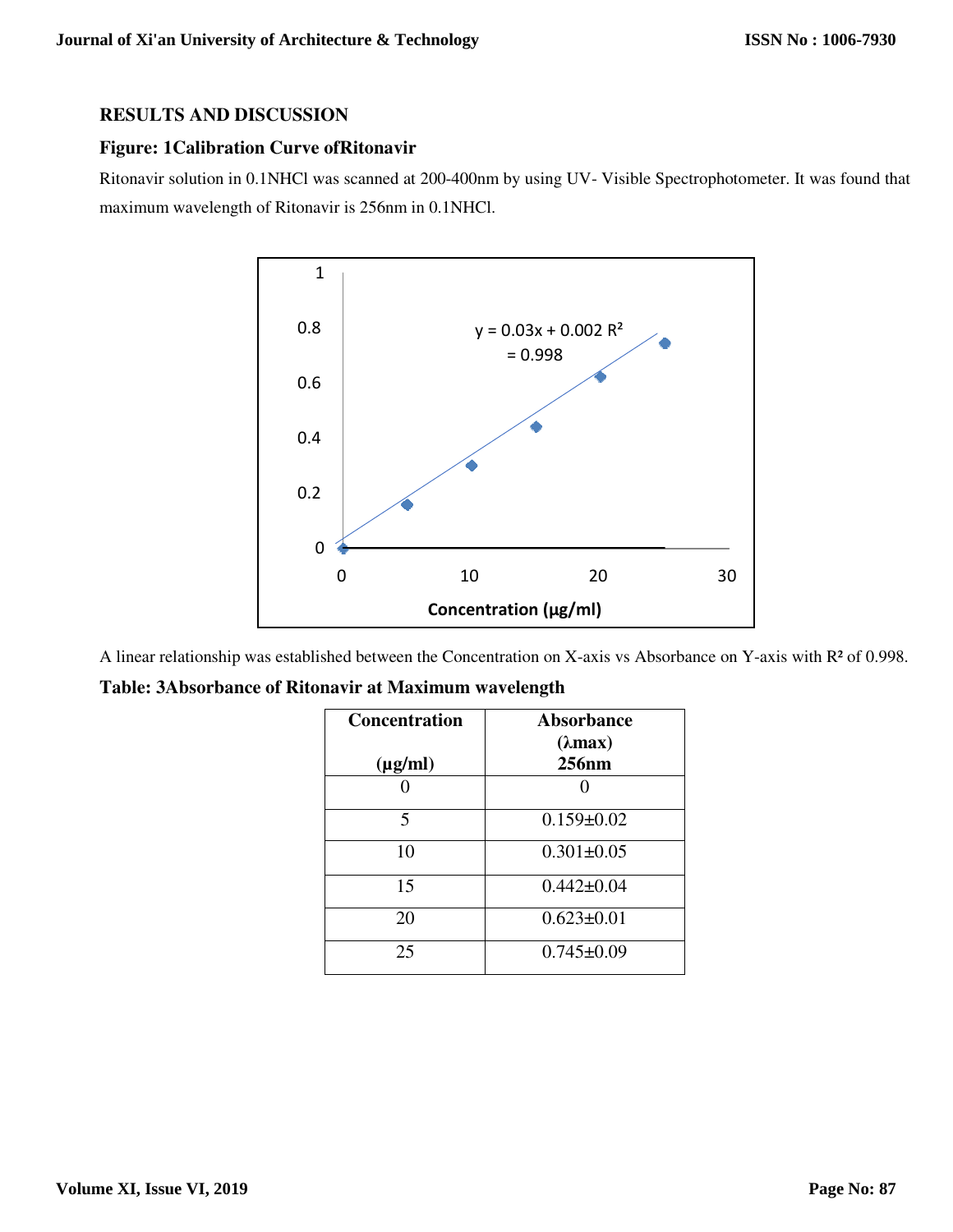# **FTIR study**

There is no prominent difference was observed in the principal IR spectrum of Drug excipient mixture and optimized formulation (RF13) upon comparison with the peaks of drug and polymer alone, which is considered as drug and polymers were compatible enough without any interactions.

# **Figure: 2FTIR Spectrum of Ritonavir**



## **Table: 4FTIR Spectral data of Ritonavir**

| <b>BOND</b> | <b>FREQUENCY RANGE</b>                  | <b>OBSERVATION</b>         |
|-------------|-----------------------------------------|----------------------------|
| <b>NH</b>   | 3400-3500 cm <sup>-1</sup> (Stretching) | $3356.14$ cm <sup>-1</sup> |
|             | 1500-1650 cm <sup>-1</sup> (Bending)    | $1525.69$ cm <sup>-1</sup> |
| $C=N$       | 1630-1690 cm <sup>-1</sup>              | $1645.35$ cm <sup>-1</sup> |
| $C=O$       | $1705 - 1725$ cm <sup>-1</sup>          | $1714.72$ cm <sup>-1</sup> |
| $C=T$       | $1680 - 1620$ cm <sup>-1</sup>          | $1622.13cm^{-1}$           |
|             |                                         | 1643.35cm-1                |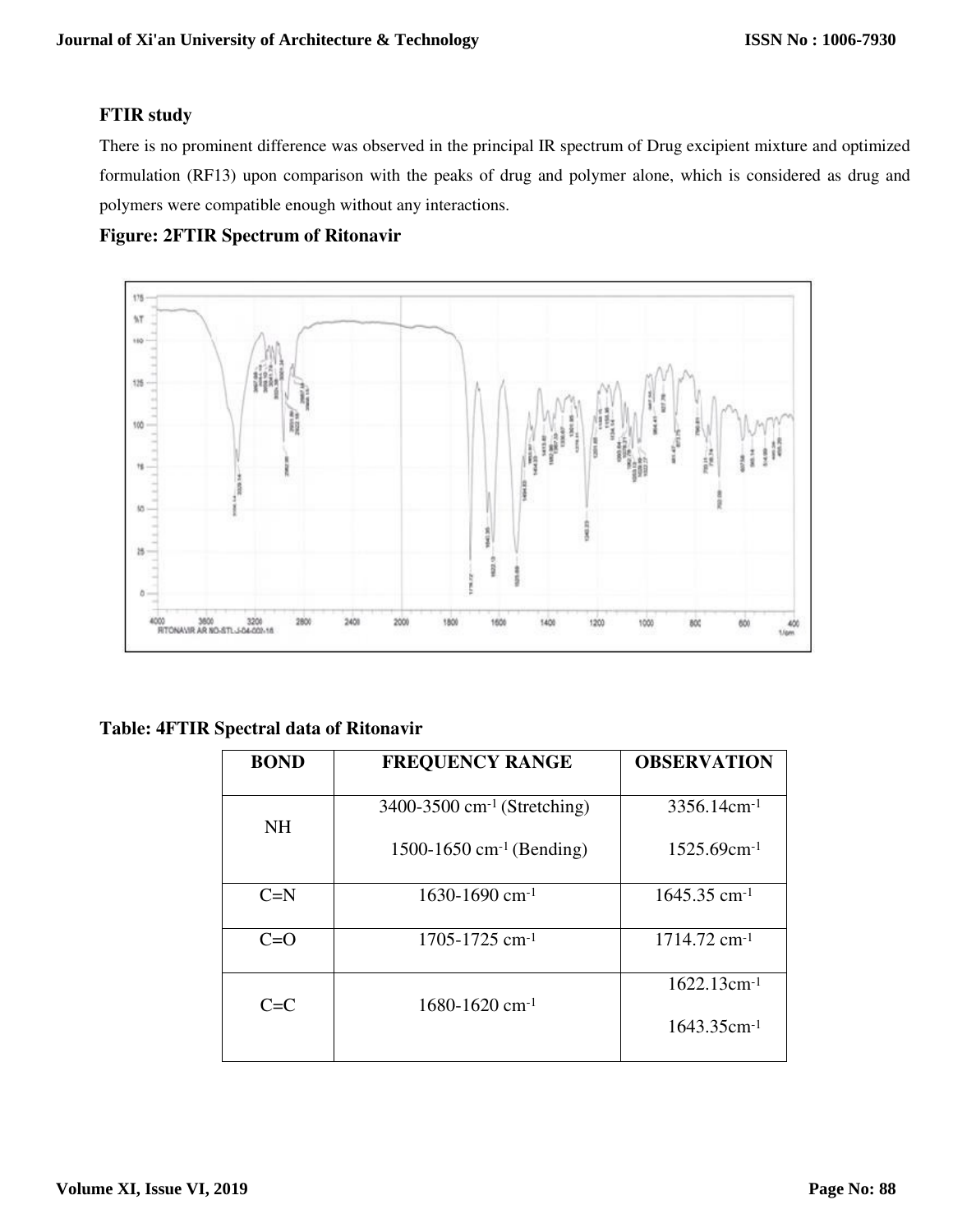



# **Table:5FTIR Spectral data of Ritonavir Optimized formulation**

| <b>BOND</b> | <b>FREQUENCY RANGE</b>                  | <b>OBSERVATION</b>                             |
|-------------|-----------------------------------------|------------------------------------------------|
| <b>NH</b>   | 3400-3500 cm <sup>-1</sup> (Stretching) | 3419.79cm <sup>-1</sup>                        |
|             | 1500-1650 cm <sup>-1</sup> (Bending)    | $1527.62$ cm <sup>-1</sup><br>$1622.13cm^{-1}$ |
| $C=N$       | 1630-1690 cm <sup>-1</sup>              | $1645.28$ cm <sup>-1</sup>                     |
| $C=O$       | $1705 - 1725$ cm <sup>-1</sup>          | $1716.65$ cm <sup>-1</sup>                     |
| $C = C$     | 1680-1620 cm <sup>-1</sup>              | $1622.13cm^{-1}$                               |
|             |                                         | $1645.28$ cm <sup>-1</sup>                     |

## **Evaluation of Flow Properties**

Different flow properties of granules were calculated in the form of Bulk density, Tapped density, Carr's Index, Hausner's ratio and Angle of Repose.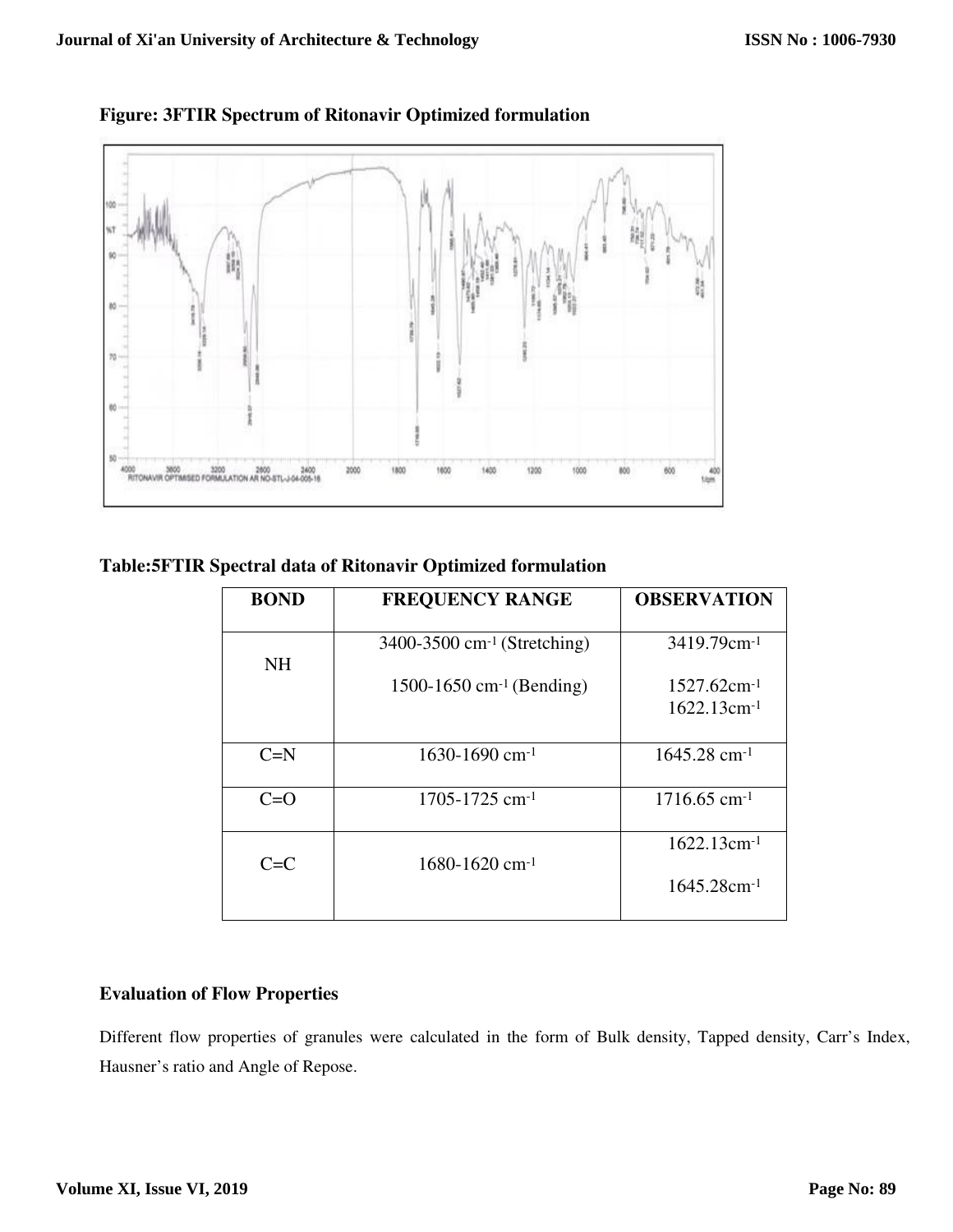| <b>Parameter</b> | <b>Bulk Density</b> | <b>Tapped</b>  | Carr's       | Hausner's | Angle of                                            |
|------------------|---------------------|----------------|--------------|-----------|-----------------------------------------------------|
|                  | (g/ml)              | <b>Density</b> | <b>Index</b> | Ratio     | <b>Repose</b>                                       |
|                  |                     | (g/ml)         | $(\%)$       |           | $\left( \begin{matrix} 0 \\ 1 \end{matrix} \right)$ |
| RF1              | 0.521               | 0.632          | 17.56        | 1.21      | 31                                                  |
| RF <sub>2</sub>  | 0.513               | 0.614          | 16.44        | 1.20      | 34                                                  |
| RF3              | 0.488               | 0.623          | 21.66        | 1.27      | 39                                                  |
| RF4              | 0.503               | 0.618          | 18.60        | 1.22      | $\overline{37}$                                     |
| RF5              | 0.523               | 0.617          | 15.23        | 1.17      | 34                                                  |
| RF <sub>6</sub>  | 0.534               | 0.621          | 14.00        | 1.16      | 33                                                  |
| RF7              | 0.527               | 0.623          | 15.40        | 1.18      | 31                                                  |
| RF <sub>8</sub>  | 0.513               | 0.632          | 18.82        | 1.23      | 30                                                  |
| RF9              | 0.524               | 0.631          | 16.95        | 1.20      | 33                                                  |
| <b>RF10</b>      | 0.499               | 0.617          | 19.12        | 1.24      | 32                                                  |
| <b>RF11</b>      | 0.517               | 0.622          | 16.88        | 1.20      | 31                                                  |
| <b>RF12</b>      | 0.523               | 0.633          | 17.37        | 1.21      | 34                                                  |
| <b>RF13</b>      | 0.555               | 0.642          | 13.55        | 1.15      | 32                                                  |
| <b>RF14</b>      | 0.553               | 0.654          | 15.44        | 1.18      | 33                                                  |
| RF15             | 0.542               | 0.651          | 16.74        | 1.20      | $\overline{34}$                                     |
| <b>RF16</b>      | 0.522               | 0.632          | 17.40        | 1.21      | 36                                                  |
| <b>RF17</b>      | 0.533               | 0.643          | 17.10        | 1.20      | 37                                                  |
| <b>RF18</b>      | 0.540               | 0.647          | 16.53        | 1.19      | 29                                                  |

**Table: 6 Evaluation of Flow properties**

Formulations RF1 to RF18 have shown varying bulk densities between 0.488 to 0.555 gm/ml, tapped density ranging from 0.614 to 0.654 gm/ml, angle of repose between 29 to 39, Carr'sindex between 14.00 to 21.66 and Hausner's ratio between 1.15 to 1.27. All these results indicate that, the powder mixture possess satisfactory flow properties and compressibility.

# **Evaluation of Formulated Tablets**

Each formulated tablet was analyzed for hardness, weight variation, friability, drug content, floating characteristics and in vitro drug release.

All the formulations passed the weight variation and friability tests, as all the tablets were within the range of limit. Weight loss in the friability test was less than 1% in all the cases. Hardness was in the range of 3.2±0.6 to 4.1±0.5

kg/cm2, which was due to the presence of waxypolymers. Results were given the table as below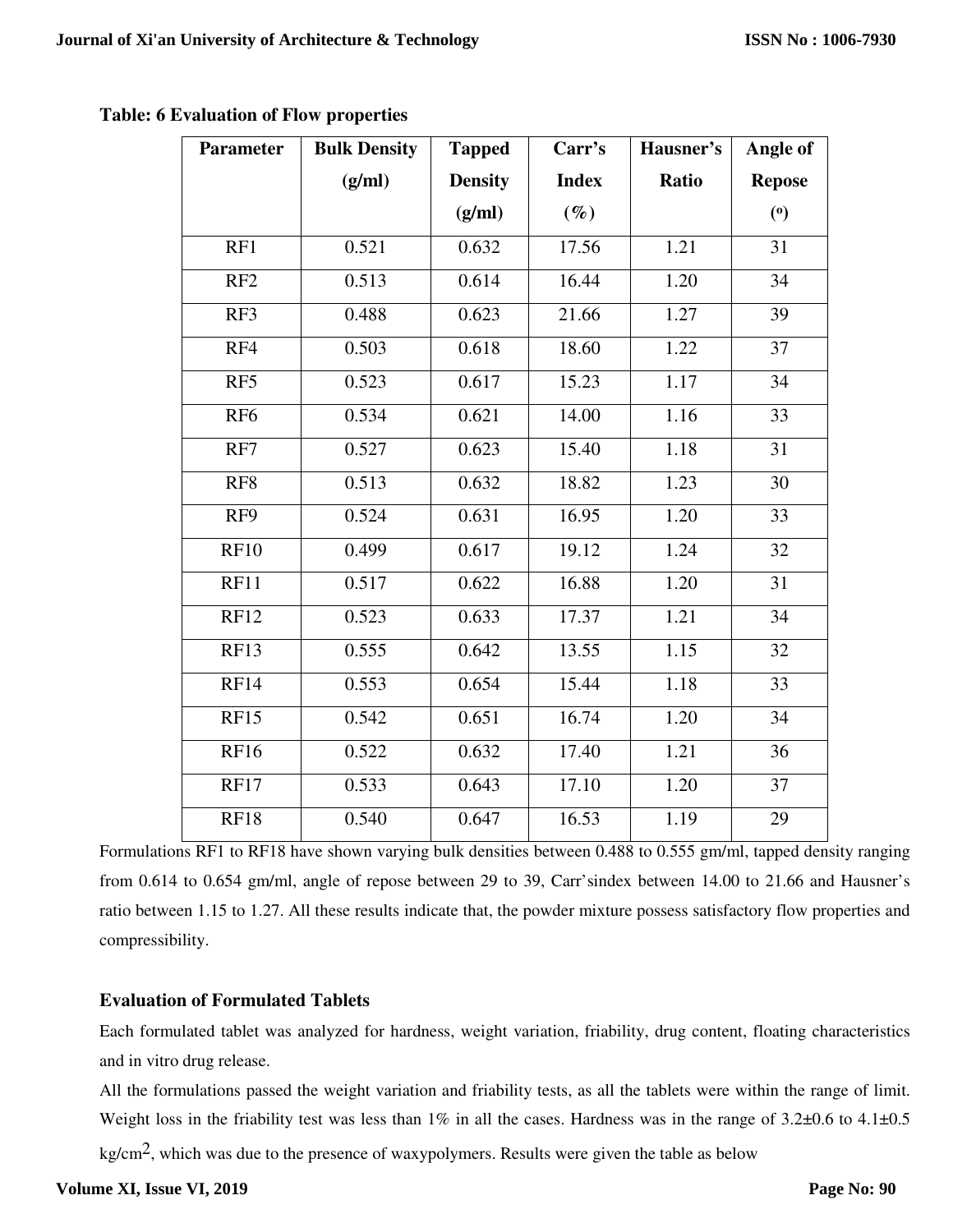| <b>Parameter</b> | Average wt.<br>$(mg)(n=10)$ | <b>Hardness</b><br>(Kg/cm <sup>2</sup> )<br>$(n=10)$ | <b>Thickness</b><br>(mm)<br>$(n=10)$ | Friability<br>$\%$ | % Drug<br>content |
|------------------|-----------------------------|------------------------------------------------------|--------------------------------------|--------------------|-------------------|
| RF1              | $360 \pm 1.2$               | $3.9 \pm 0.3$                                        | $4.58 \pm 0.012$                     | 0.16               | 98.25             |
| RF <sub>2</sub>  | $359 \pm 1.9$               | $4.1 \pm 0.2$                                        | $4.12 \pm 0.012$                     | 0.17               | 98.24             |
| RF3              | $357 \pm 1.5$               | $3.9 \pm 0.03$                                       | $4.71 \pm 0.007$                     | 0.22               | 97.10             |
| RF4              | $361 \pm 1.6$               | $3.7 \pm 0.6$                                        | $4.52 \pm 0.006$                     | 0.22               | 96.64             |
| RF5              | $361 \pm 1.3$               | $3.8 \pm 0.1$                                        | $4.66 \pm 0.075$                     | 0.27               | 96.68             |
| RF <sub>6</sub>  | $360 \pm 1.6$               | $4.1 \pm 0.5$                                        | $4.44 \pm 0.087$                     | 0.25               | 95.41             |
| RF7              | $359 \pm 2.5$               | $3.8 \pm 0.3$                                        | $4.33 \pm 0.007$                     | 0.26               | 98.12             |
| RF <sub>8</sub>  | $358 \pm 1.6$               | $3.9 \pm 0.6$                                        | $4.23 \pm 0.007$                     | 0.28               | 97.28             |
| RF9              | $357 \pm 1.3$               | $3.7 \pm 0.09$                                       | $4.66 \pm 0.054$                     | 0.32               | 95.41             |
| <b>RF10</b>      | 360±1.0                     | $3.8 \pm 0.09$                                       | $4.13 \pm 0.062$                     | 0.34               | 96.18             |
| <b>RF11</b>      | $361 \pm 1.1$               | $3.2 \pm 0.6$                                        | $4.28 \pm 0.45$                      | 0.40               | 97.98             |
| <b>RF12</b>      | $359 \pm 2.4$               | $3.4 \pm 0.1$                                        | $4.45 \pm 0.052$                     | 0.42               | 98.18             |
| <b>RF13</b>      | $358 \pm 2.3$               | $3.7 \pm 0.2$                                        | $4.58 \pm 0.057$                     | 0.38               | 97.47             |
| <b>RF14</b>      | $359 \pm 1.9$               | $3.7 \pm 0.6$                                        | $4.85 \pm 0.078$                     | 0.39               | 99.19             |
| <b>RF15</b>      | $362 \pm 1.8$               | $3.8 \pm 0.5$                                        | $4.79 \pm 0.003$                     | 0.56               | 98.18             |
| <b>RF16</b>      | $358 \pm 1.3$               | $3.7 \pm 0.4$                                        | $4.62 \pm 0.008$                     | 0.12               | 97.19             |
| <b>RF17</b>      | $359 \pm 1.3$               | $4.1 \pm 0.3$                                        | $4.87 \pm 0.005$                     | 0.22               | 98.78             |
| <b>RF18</b>      | $360 \pm 2.6$               | $3.9 \pm 0.3$                                        | $4.45 \pm 0.006$                     | 0.28               | 99.89             |

**Table: 7 Evaluation of Formulated Tablets**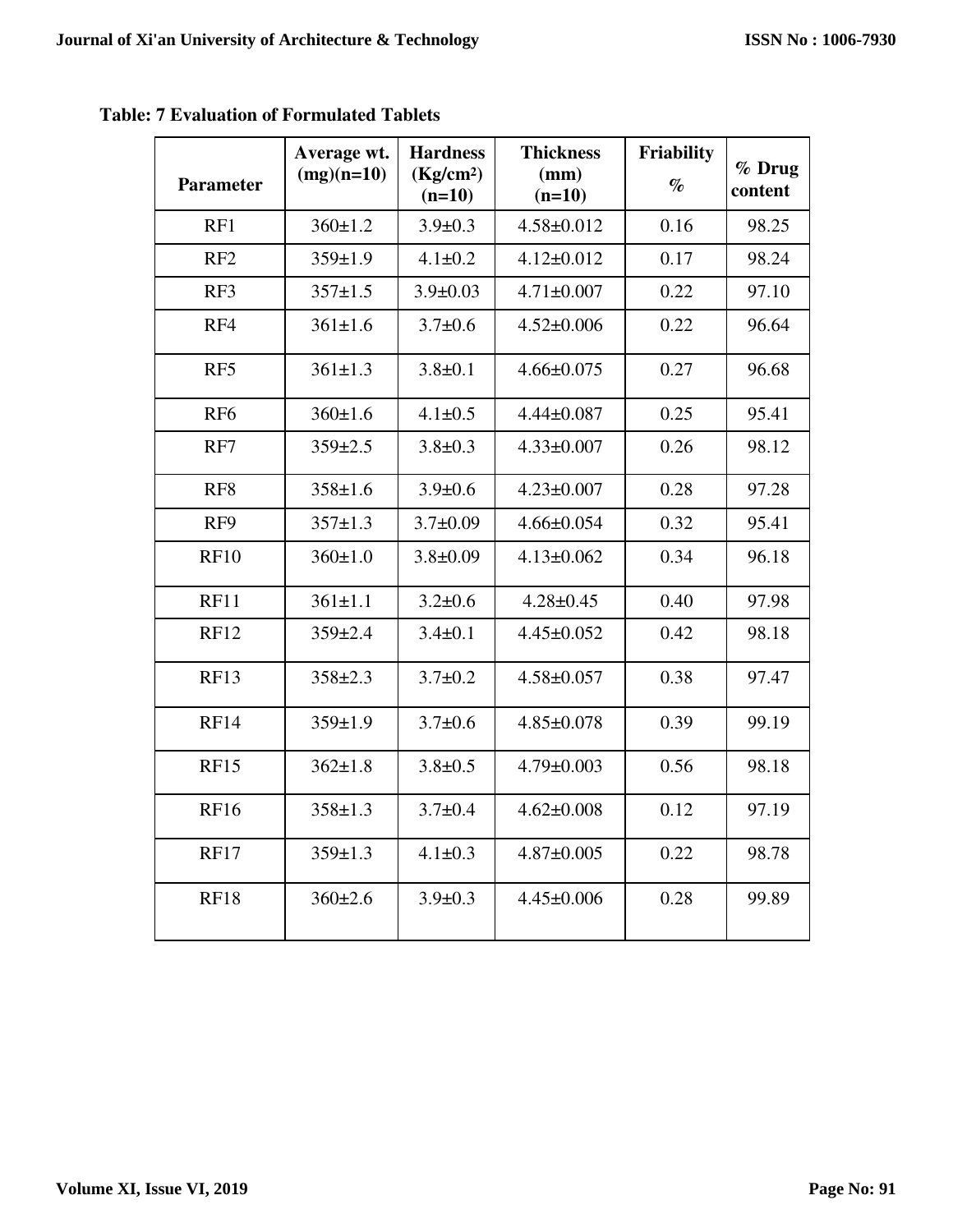## *In-Vitro* **Drug Release Studies**



**Figure: 4 Cumulative % Drug release of RF1-RF6** 

It was observed that RF1 and RF3 containing 1:0.25 concentration of the lipophilic polymers Gelucire 43/01, Gelucire 50/02 and Geleol have shown 99.22% for 6 hrs and 92.34% drug release in 4 hrs, respectively.RF4 and RF6containing 1:0.5 concentration of Gelucire 43/01, Gelucire 50/02 and Geleol have shown 91.21%,96.02% and 98.63% of drug release in 6 hrs, respectively. This indicates that 0.25 ratio concentration of any polymer is not sufficient to retard the drug release.



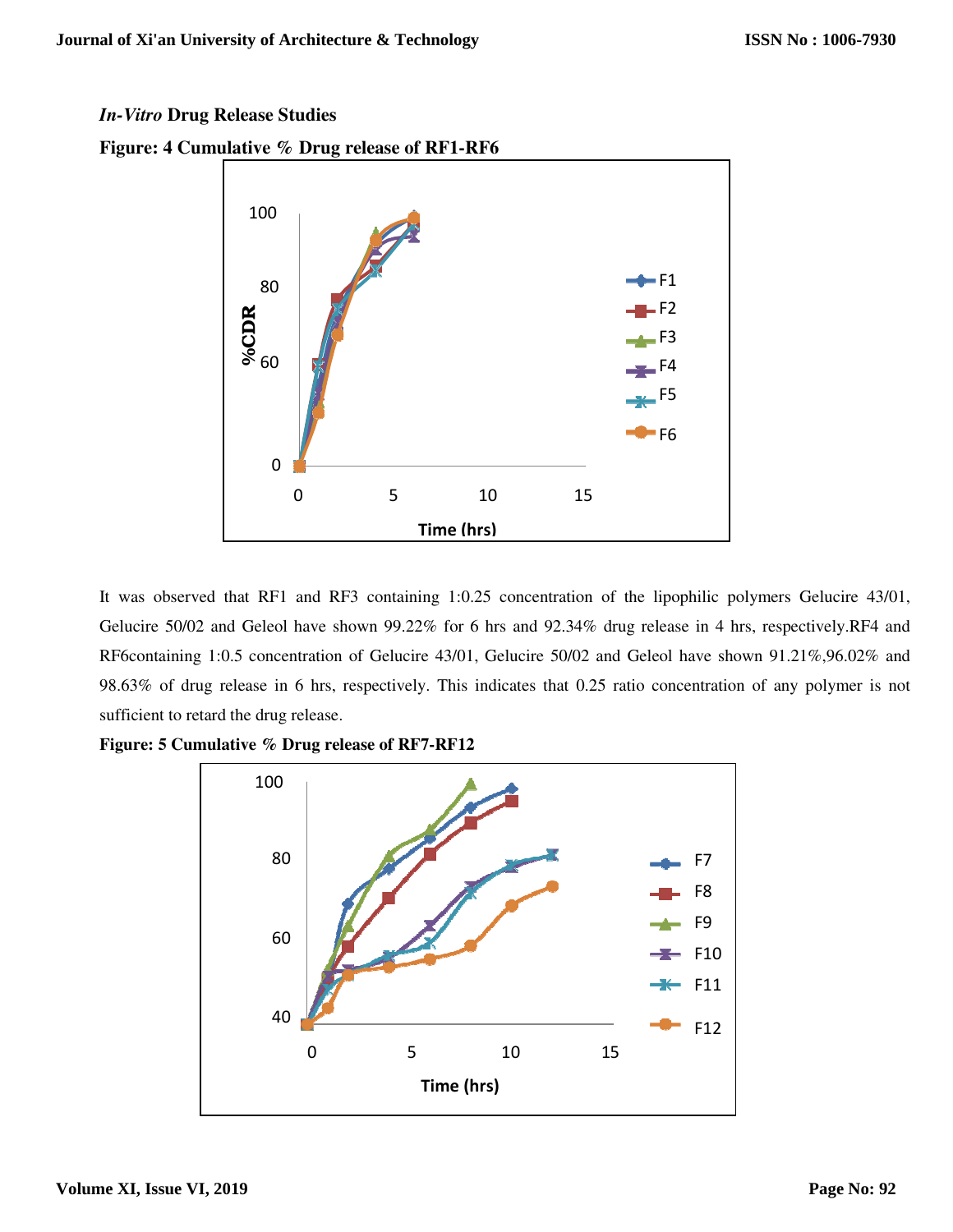For formulations, RF7 to RF9 containing concentration ratios (1: 0.75) of Gelucire 43/01, Gelucire 50/02 and Geleol have shown 97.03% for 10 hrs, 92.28% drug release for 10 hrs and 99.32% for 8 hrs, respectively. Formulations RF10 to RF12 containing 1:1concentration of Gelucire 43/01, Gelucire 50/02 and Geleol has shown 70.10%, 69.72% and 57.06% for 12 hrs, respectively.

**Figure: 6 Cumulative % Drug release of RF13-RF18** 



Formulations RF13-RF18 were prepared with combination of two lipoidal polymers with different ratios of HPMC K100 and HPMC K15. The formulation RF13 containing equal ratio of Gelucire 43/01 and Gelucire 50/02 have shown the drug release of 98.67% for 12 hrs. The retardation in drug release was found to be more in formulation RF13 which contained Gelucire 43/01 and Gelucire 50/02 in comparison to RF14 containing Gelucire 50/02 with Geleol and RF15 which contained Gelucire 43/01 andGeleol. The release was further retarded for formulations containing more concentrations of polymers. In case of RF16 RF17 and RF18, containing 1: 1 (drug to polymer ratio) it was found to be within 10 hrs. Among all the formulations RF13 was selected as optimized formulation because the drug release was retarded up to 12 Formulations RF13-RF18 were p<br>Formulations RF13-RF18 were p<br>HPMC K100 and HPMC K15. T<br>50/02 have shown the drug relear<br>more in formulation RF13 whic<br>containing Gelucire 50/02 with<br>was further retarded for formula<br>and RF18,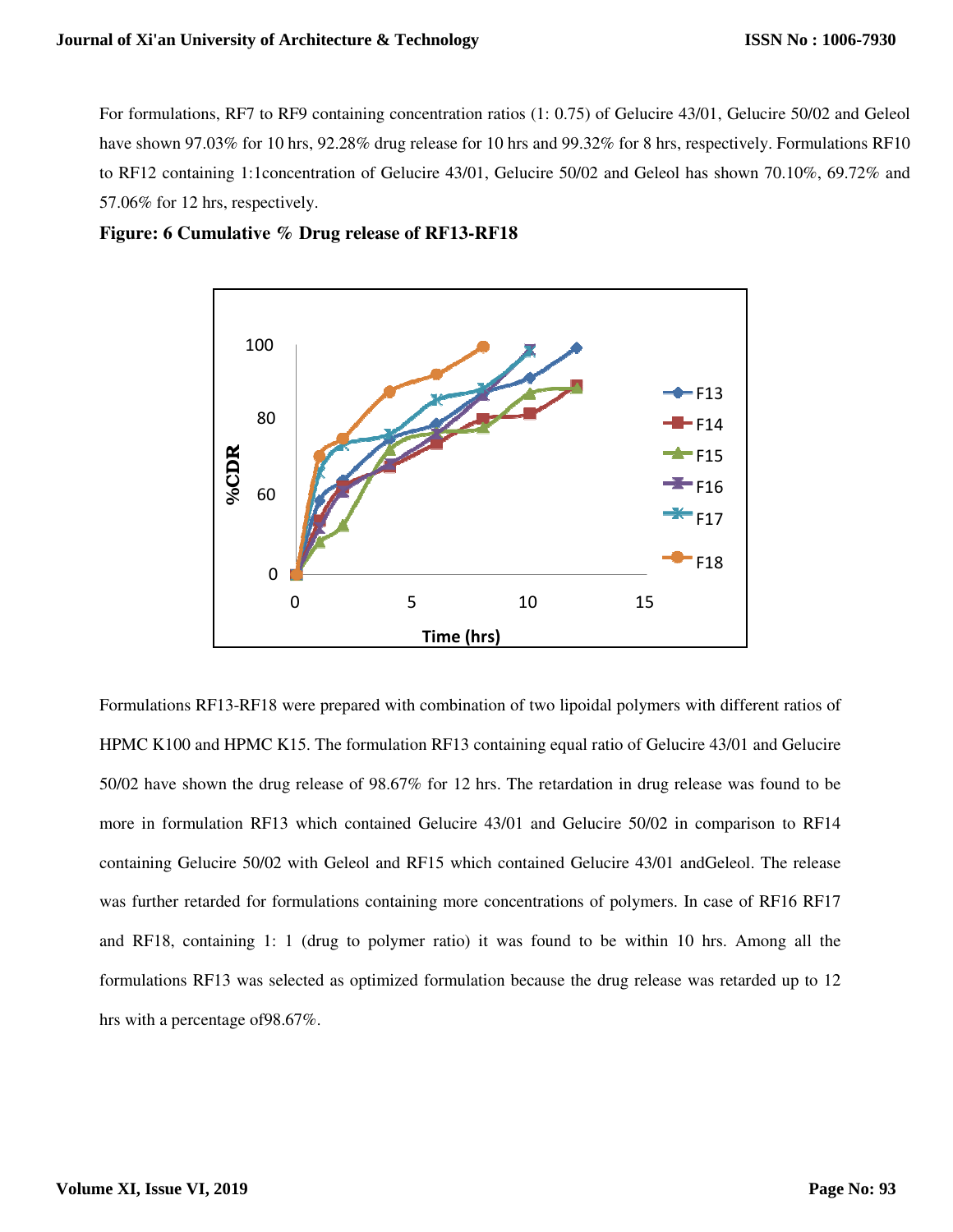#### **Kinetic modeling of Drug ReleaseProfiles**

In order to establish the drug release mechanism, the *in-vitro* release data was fitted in to exponential forms like Zero order, First order, Higuchi Plot and Korsmeyer- Peppas Equations.

The regression coefficient obtained for zero order kinetics was found to be higher than first order kinetics for all the formulations, indicating that the drug release followed zero order kinetics. To evaluate the drug release mechanism, plots of cumulative percentage drug release vs square root of time as per Higuchi equation and also Korsmeyer-Peppas equation was constructed. These plots were found to be linear and among all the formulations RF13 containing 1:1 concentration ratio of Gelucire 43/01 and Gelucire 50/02 and HPMC K15 was optimized as the best formulation with  $R^2$  of 0.907 and n value with 1.494, which indicates the mechanism of drug release was a non-fickian model.

|  |  |  | Table: 8Release Kinetics data of Optimized formulation(RF13) |
|--|--|--|--------------------------------------------------------------|
|--|--|--|--------------------------------------------------------------|

|                  |               | $(n)$ Value           |                    |                             |                             |
|------------------|---------------|-----------------------|--------------------|-----------------------------|-----------------------------|
| <b>Parameter</b> | Zero<br>order | <b>First</b><br>order | Higuchi<br>release | Korsmeyer-<br><b>Peppas</b> | Korsmeyer-<br><b>Peppas</b> |
| RF13             | 0.907         | 0.819                 | 0.994              | 0.992                       | 1.494                       |

The optimized formulation (RF13) has high  $R^2$ value for Zero order kinetics and follows Higuchi diffusion mechanism of drug release.

### **Figure: 7Zero order plot of formulation RF13**

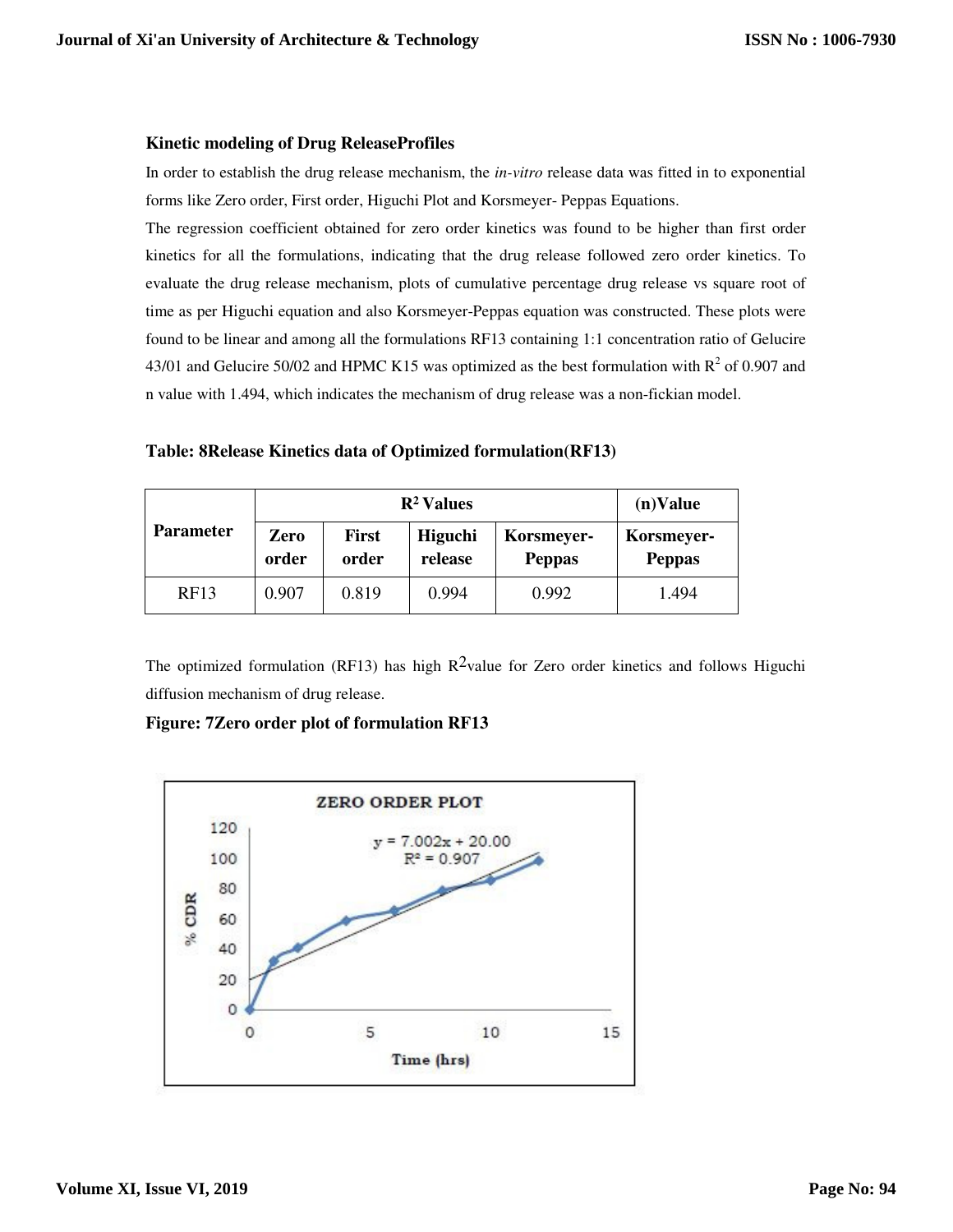**Figure: 8First order plot of formulation RF13** 



# **Figure: 9Higuchi plot of formulationRF13**

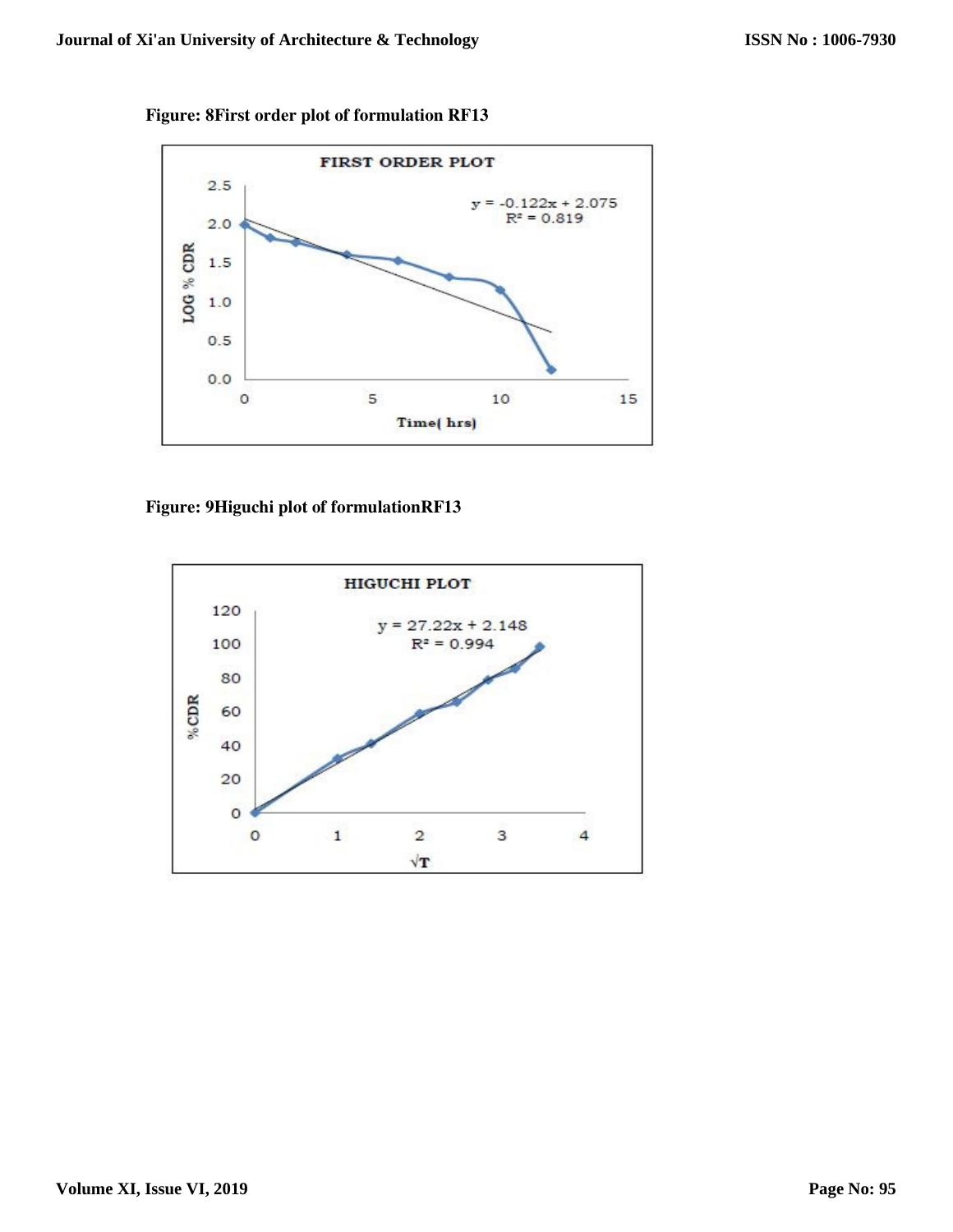

**Figure: 10Korsmeyer-Peppas plot of formulation RF13**

#### *In- vitro* **Swelling Index studies (SI)**

All the formulations were evaluated for degree of swelling. The swelling index was found to increase with the increase in polymer concentration, for all type ofpolymers. Formulations which contain lipophilic polymers were found to possess fewer swelling properties in comparison to the hydrophilic polymers. As the concentration of lipophilic polymers increases from 1:0.25 to 1:1, the ability of the polymer to sell also increases but not predominantly. Among the hydrophilic polymers, formulations containing Geleol has showed less swelling when compared with formulations containing constant ratio of HPMC polymer. Formulations from F13-F18, containing combination of two lipoidal polymers has shown almost same swell ability with constant ratio of HPMC. Among those RF13(best optimized formulation), has shown more proportional increase in swelling, which contains combination of two lipophilic polymers in 1:1 ratio of Gelucire 43/01 and Gelucire 50/02 with constant ratio of HPMCK15.

Overall results suggest that there is a least but possible effect of swell ability on drug releaseprofile.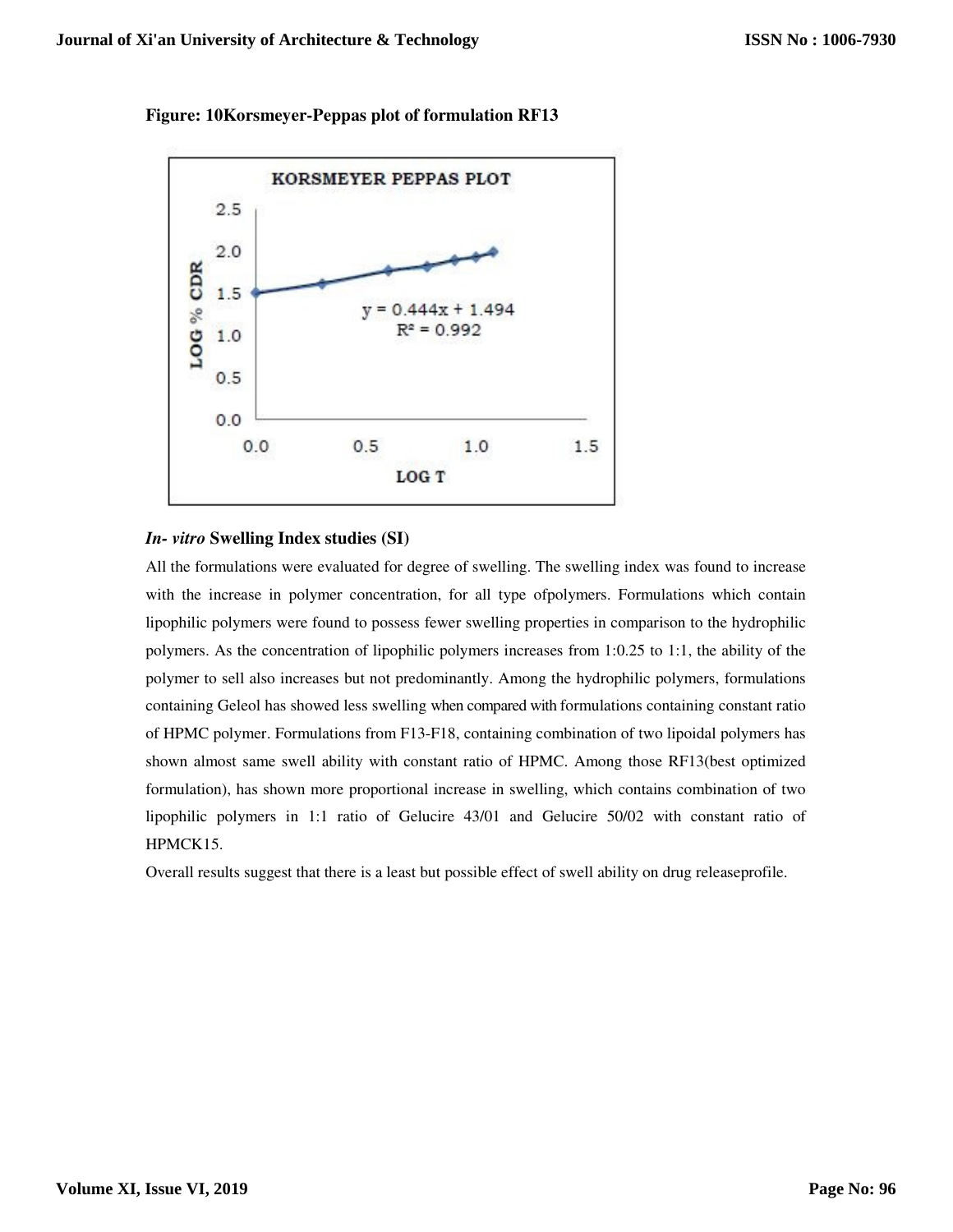| <b>Time</b>    |                  | 43/01           | <b>Gelucire</b> |                 |                 | Gelucire 50/02  |                 |                 |
|----------------|------------------|-----------------|-----------------|-----------------|-----------------|-----------------|-----------------|-----------------|
| (hrs)          | RF1              | RF4             | RF7             | <b>RF10</b>     | RF2             | RF5             | RF <sub>8</sub> | <b>RF11</b>     |
| $\overline{0}$ | $\overline{0}$   | $\overline{0}$  | $\Omega$        | $\overline{0}$  | $\overline{0}$  | $\overline{0}$  | $\overline{0}$  | $\theta$        |
|                | $11.23 \pm 0.34$ | $15.2 \pm 0.56$ | $16.2 \pm 0.45$ | $15.4 \pm 0.29$ | $10.3 \pm 0.59$ | $24.5 \pm 0.65$ | $17.2 \pm 0.25$ | $9.3 \pm 0.25$  |
| 2              | $25.6 \pm 0.98$  | $25.4 \pm 0.21$ | $22.7 \pm 0.85$ | $21.4\pm 0.45$  | $18.9 \pm 0.84$ | $32.4 \pm 0.98$ | $31.2 \pm 0.41$ | $13.5 \pm 0.69$ |
| 4              | $48.9 \pm 0.54$  | $32.1 \pm 0.47$ | $39.5 \pm 0.36$ | $36.4 \pm 0.56$ | $32.3 \pm 0.39$ | $39.6 \pm 0.54$ | $55.4 \pm 0.59$ | $17.8 \pm 0.58$ |
| 8              | $59.6 \pm 0.69$  | $58.3 \pm 0.47$ | $51.3 \pm 0.12$ | $57.1 \pm 0.98$ | $59.8 \pm 0.41$ | $45.6 \pm 0.23$ | $69.2 \pm 0.45$ | $21.4 \pm 0.87$ |
| 12             | $76.6 \pm 0.36$  | $70.3 \pm 0.98$ | $80.8 \pm 0.54$ | 79.8±0.78       | $71.2 \pm 0.65$ | $75.7 \pm 0.23$ | $77.9 \pm 0.78$ | $74.6 \pm 0.36$ |

## **Table :9Swelling index (%)of Ritonavir Formulations RF1 to RF12**

**Table :10Swelling index (%)of Ritonavir Formulations** 

| <b>Time</b> | <b>Geleol pellets</b> |                 |                 |                 |  |  |  |  |  |
|-------------|-----------------------|-----------------|-----------------|-----------------|--|--|--|--|--|
| (hrs)       | RF3                   | RF <sub>6</sub> | RF9             | <b>RF12</b>     |  |  |  |  |  |
| $\Omega$    | 0                     | 0               | 0               | 0               |  |  |  |  |  |
| 1           | $14.2 \pm 0.36$       | $26.2 \pm 0.78$ | $12.9 \pm 1.03$ | $21.4 \pm 0.36$ |  |  |  |  |  |
| 2           | $21.8 \pm 1.23$       | $33.6 \pm 0.14$ | $28.7 \pm 0.69$ | $31.7 \pm 0.47$ |  |  |  |  |  |
| 4           | $36.1 \pm 0.23$       | $52.1 \pm 0.64$ | $38.2 \pm 0.98$ | $51.4 \pm 0.89$ |  |  |  |  |  |
| 8           | $46.1 \pm 0.84$       | $61.6 \pm 0.57$ | $53.6 \pm 0.54$ | $61.3 \pm 0.35$ |  |  |  |  |  |
| 12          | $75.6 \pm 0.97$       | $69.4 \pm 0.97$ | $76.6 \pm 0.78$ | $68.9 \pm 0.78$ |  |  |  |  |  |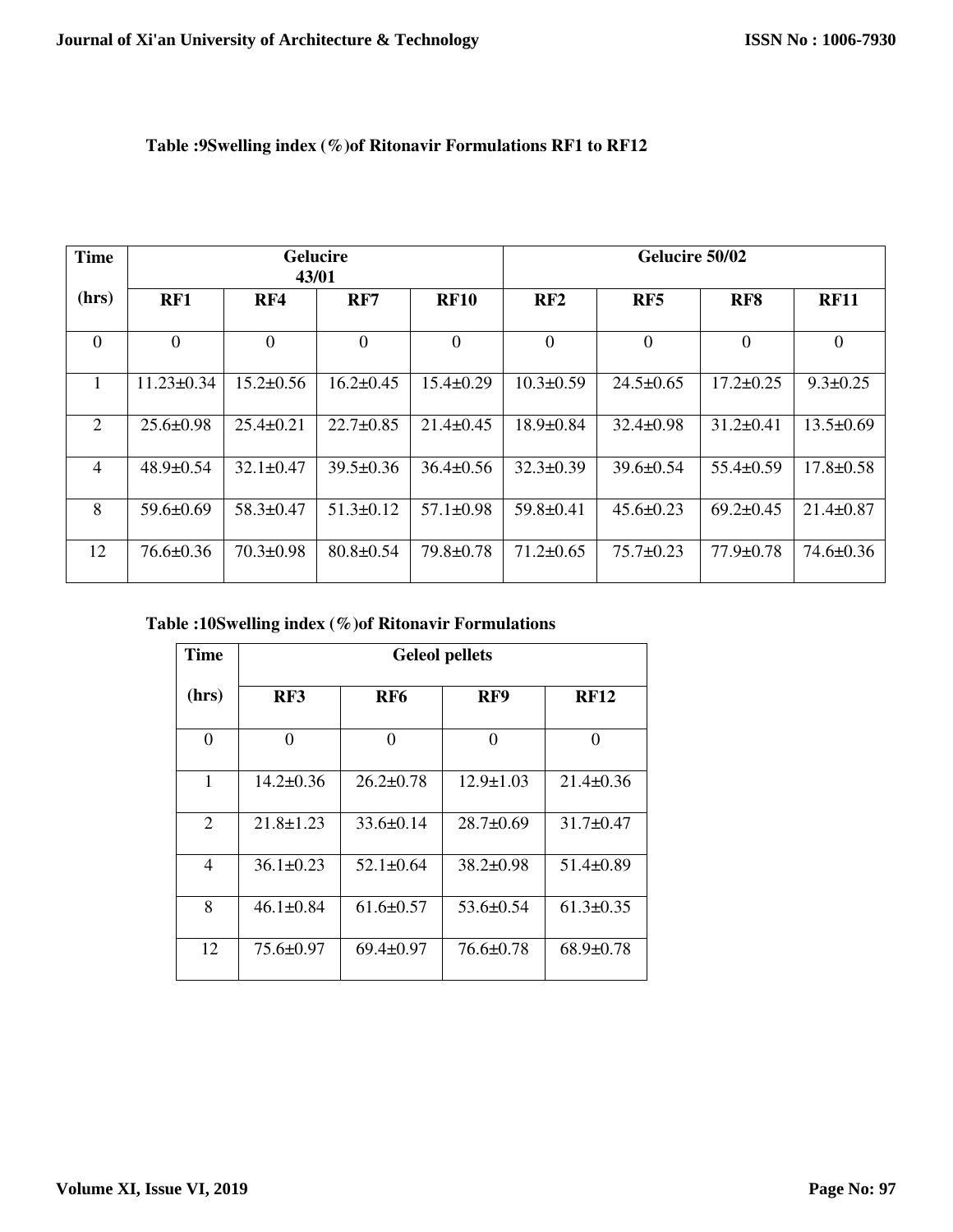| <b>Time</b><br>(hrs) | <b>RF13</b>      | <b>RF14</b>      | <b>RF15</b>      | <b>RF16</b>      | <b>RF17</b>      | <b>RF18</b>      |
|----------------------|------------------|------------------|------------------|------------------|------------------|------------------|
| $\theta$             | $\Omega$         | $\theta$         | $\Omega$         | $\Omega$         | $\overline{0}$   | $\theta$         |
| 1                    | $25.6 \pm 0.54$  | $27.8 \pm 0.99$  | $25.6 \pm 0.56$  | $15.6 \pm 1.45$  | $25.6 \pm 0.25$  | $14.5 \pm 0.56$  |
| 2                    | $69.8 \pm 0.12$  | $34.5\pm 0.78$   | $48.9 \pm 0.23$  | $35.6 \pm 0.78$  | $47.8 \pm 0.89$  | $55.3\pm 0.14$   |
| $\overline{4}$       | $99.6 \pm 1.245$ | $78.9 \pm 0.36$  | $62.3 \pm 0.56$  | $55.7 \pm 0.65$  | $68.7 \pm 1.14$  | $78.3 \pm 0.65$  |
| 8                    | $125.3 \pm 0.48$ | $112.8 \pm 0.78$ | $115.6 \pm 0.96$ | $80.9 \pm 1.41$  | $99.6 \pm 1.23$  | $89.6 \pm 1.03$  |
| 12                   | $150.2 \pm 1.09$ | $126.8 \pm 0.87$ | $135.6 \pm 0.78$ | $110.5 \pm 0.32$ | $124.9 \pm 0.98$ | $113.5 \pm 1.98$ |

# **Table :11Swelling index (%)of Ritonavir Formulations RF13 to RF18**

#### *In-vitro* **Buoyancy Studies**

The *in-vitro* buoyancy studies like floating lag time (FLT) and total floating duration time were performed to assess the gastric ability of Ritonavir gastroretentive tablets, according to the procedure. Results were represented in belowtable.

|                    | <b>Buoyancy</b> | <b>Floating</b> |                    | <b>Buoyancy</b> | <b>Floating</b> |
|--------------------|-----------------|-----------------|--------------------|-----------------|-----------------|
| <b>Formulation</b> | Lag time        | <b>Duration</b> | <b>Formulation</b> | Lag time        | <b>Duration</b> |
|                    | (Sec)           | (Hrs)           |                    | (Sec)           | (Hrs)           |
| RF1                | 5               | 2               | <b>RF10</b>        | 1.5             | 12              |
| RF2                | $\overline{2}$  | $\overline{4}$  | RF11               | 2.2             | 10              |
| RF3                | 4               | $\overline{4}$  | RF12               | 1.2             | 10              |
| RF4                | 20              | $\overline{4}$  | RF13               | 0.75            | 11              |
| RF <sub>5</sub>    | 22              | 5               | RF14               | 1.5             | 12              |
| RF <sub>6</sub>    | 20              | 3               | RF15               | 2               | 10              |
| RF7                | 0.92            | 12              | RF16               | 0.7             | 10              |
| RF <sub>8</sub>    | 5               | 10              | <b>RF17</b>        | 0.87            | 10              |
| RF <sub>9</sub>    | 0.66            | 8               | <b>RF18</b>        | 1.5             | 8               |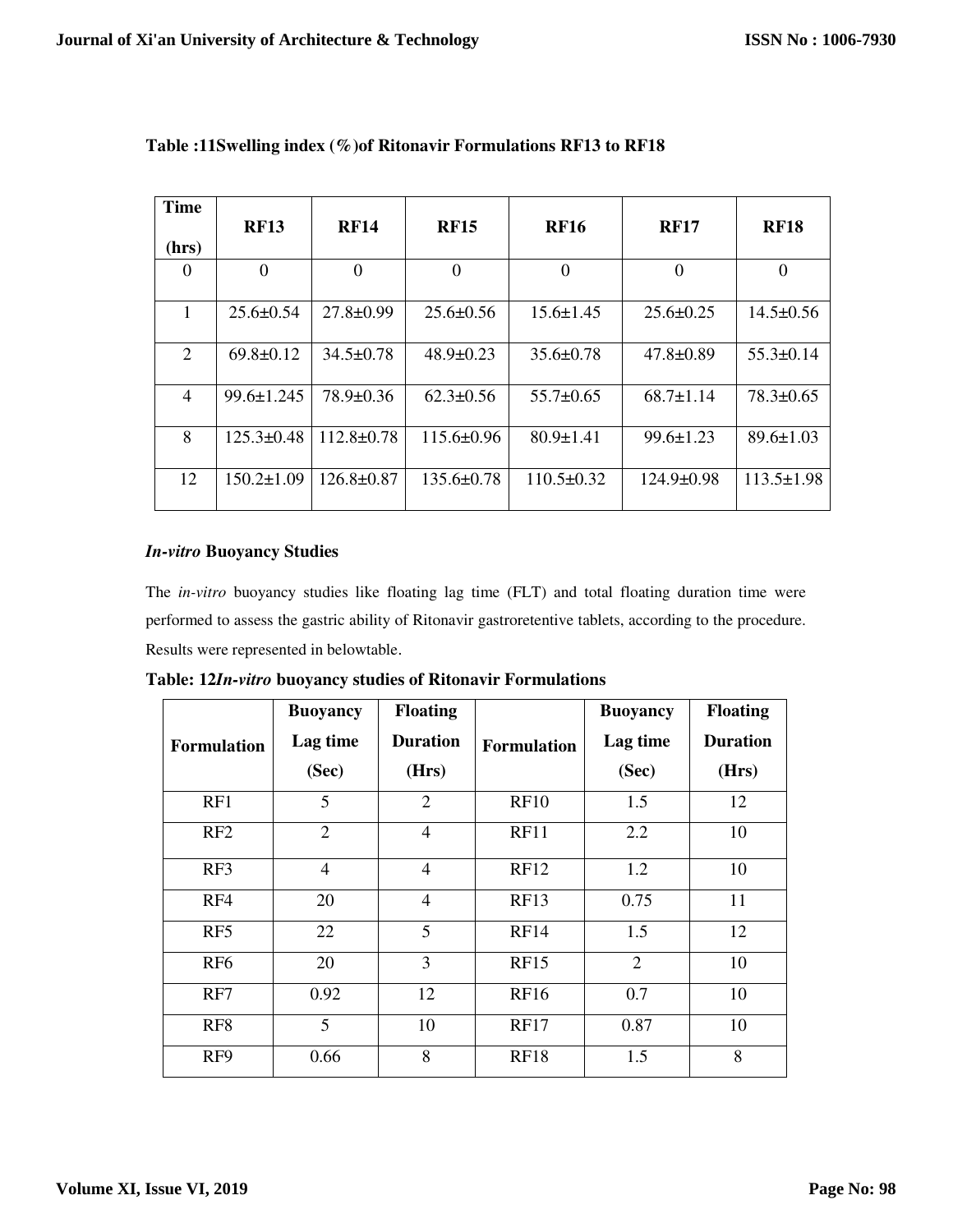Formulations RF1-RF6 with single lipophilic polymer and HPMC K15 were found to show negligible floating ability. Whereas formulations RF7–RF12 with increasing concentration of single lipoidal polymer and HPMC K15 were found to show increased buoyancy characteristics. Formulations RF13- RF18 containing combination of two lipophilic polymers and HPMC polymers were found to show even more increased buoyancy characteristics because of increased concentration of lipoidal polymers. Among all the formulations RF13 containing Gelucire 43/01 and Gelucire 50/02 in combination with HPMC K15, has shown floating lag time of 45 sec with 12 hrs floating duration. Therefore, RF13 is considered as the best optimized formulation as it is found to have the best buoyancycharacteristics.

#### **CONCLUSION**

In the present study floating drug delivery formulations of Ritonavir has been successfully designed using different combinations of hydrophilic and lipophilic polymers in various concentrations by wet and melt granulation methods with appropriate pre- and post-formulation studies. It is evident from the results that there is no drug-polymer interaction and RF13 is considered as the best optimized formulation with adequate floating property, non-fickian controlled drug release and followed zero order kinetics.

#### **REFERENCES**

- 1. Williams GC, Sinko PJ, Oral absorption of the HIV protease inhibitors: a current update, Adv Drug Del Rev 39, 211-238, 1999.
- 2. Pistell PJ, Gupta S, Knight AG, Domingue M, Uranga RM, Ingram DK, Kheterpal I, Ruiz C, Keller JN, Bruce-Keller AJ, Metabolic and neurologic consequences of chronic lopinavir/ritonavir administration to C57BL/6 mice, Antiviral Research 88, 334-342, 2010.
- 3. Emara LH, Abdou AR, El-ashmawy AA, Mursi NM. Preparation and Evaluation of metronidazole sustained release floating tablets. Int J Pharm Pharm Sci. 2014; 6(9):198-204.
- 4. Law D, Krill SL, Schmitt EA et al. Physicochemical Consideration in the preparation of AmorphousRitonavir- Poly(ethylene glycol) 8000 Solid Dispersions. J Pharm Sci. 2001; 90(8): 1015-25.
- 5. Moumita Biswas, Roop Narayan Gupta, RabinarayanParhi, Kalyan Kumar Sethi, Suvendu Kumar Sahoo. Formulation and in vitro evaluation of gastroretentive floating drug delivery system of Ritonavir.*Turk J Pharm Sci*.2013;10 (1):69-86.
- 6. ShyamShimpi, Bhaskar Chauhan, KR Mahadik, AnatParadkar. Preparation and evaluation of diltiazem hydrochloride-gelucire 43/01 floating granules prepared by melt granulation. AAPS PharmSciTech2004; 5:1-6.
- 7. Dasharath M Patel, Natavarlal M Patel, Viral F Patel, Darshini A Bhatt. Floating granules of rantidine hydrochloride-gelucire 43/01: formulation optimization using factorial design. AAPS PharmSciTech 2007;8: E1-E7.